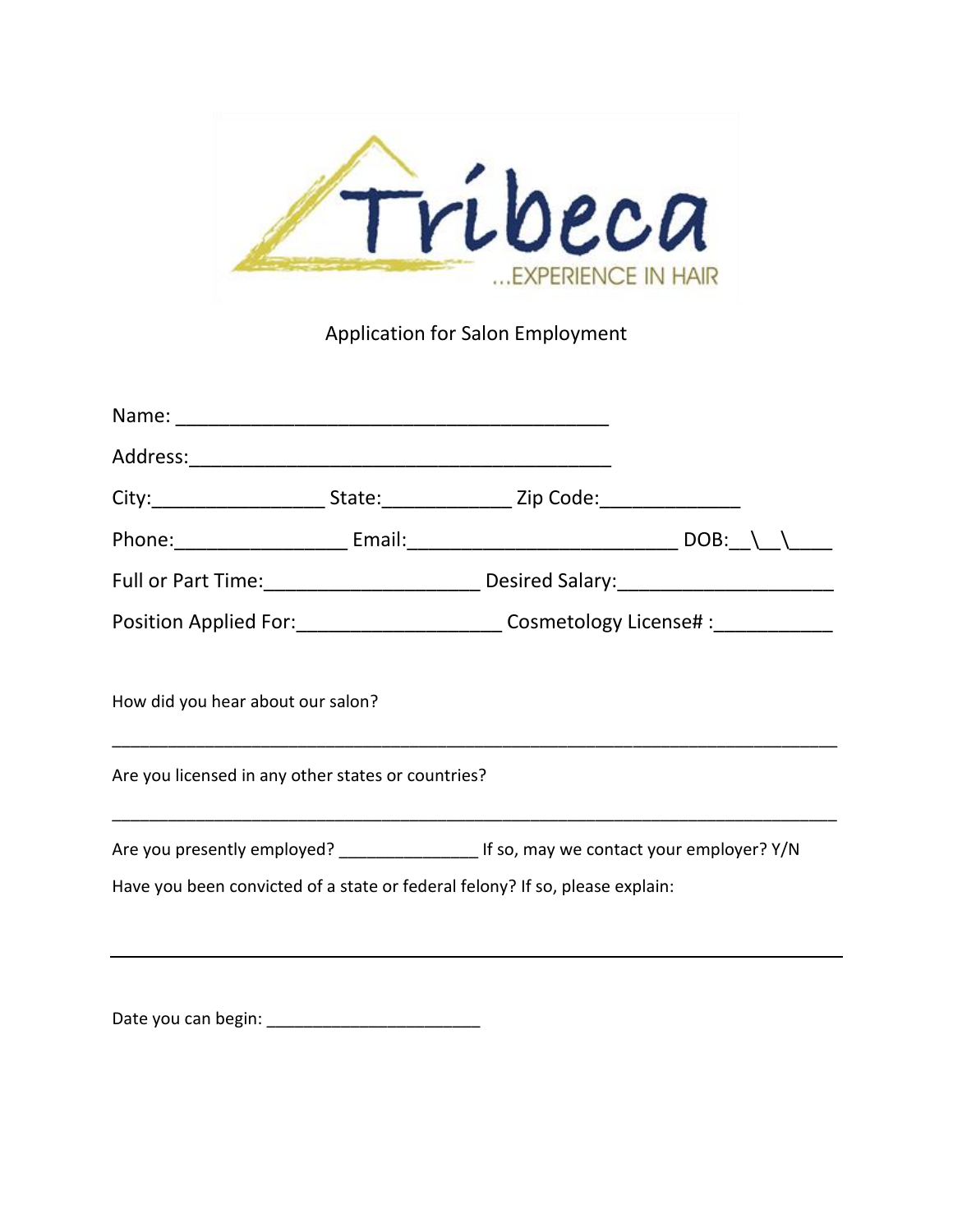## References:

Please list at least three references (Include two professional references)

| Title and/or Relationship |  |
|---------------------------|--|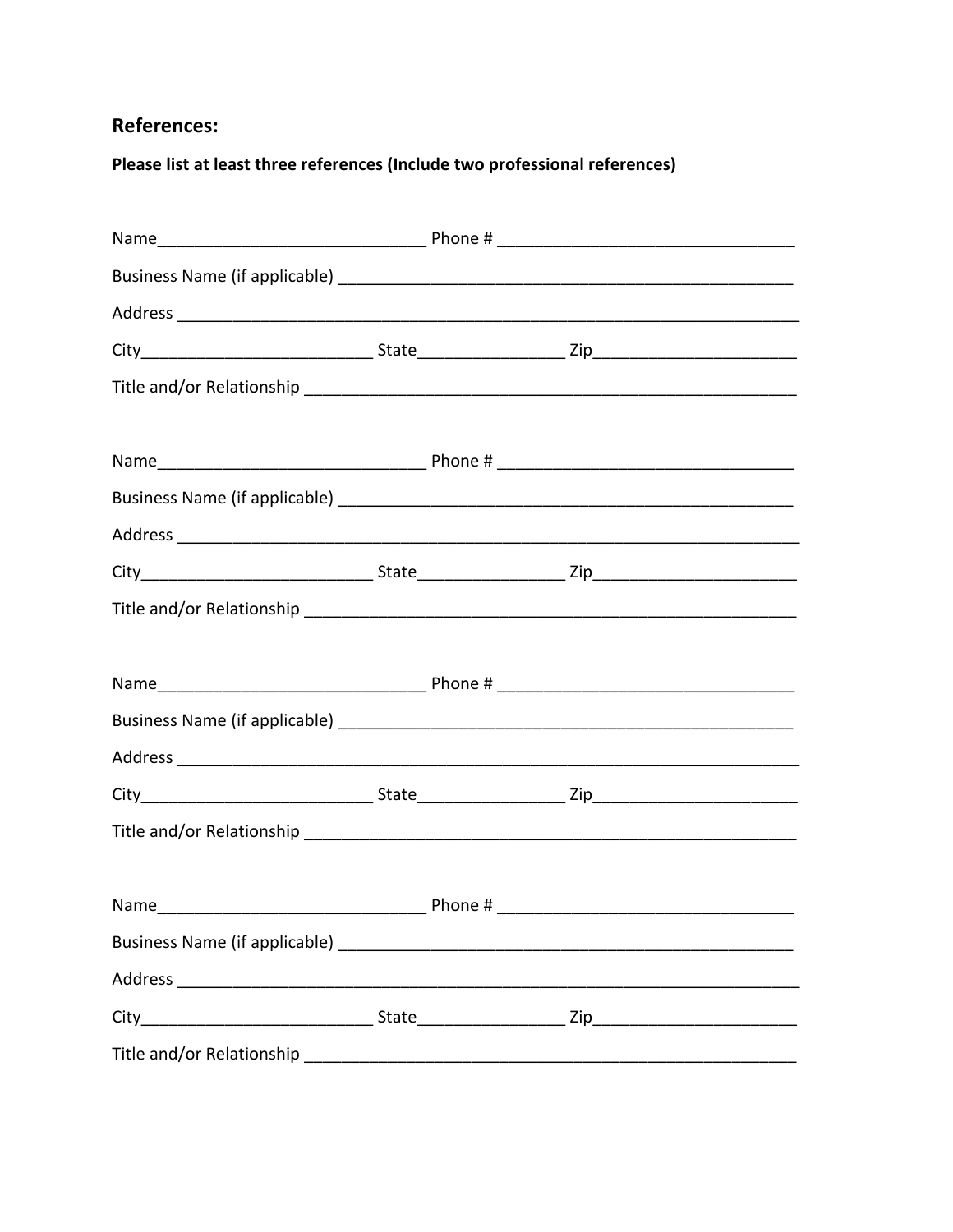## **Employment History:**

| Employer (Starting with present or most recent)________________________________Phone________________ |  |  |                                                                                                      |  |
|------------------------------------------------------------------------------------------------------|--|--|------------------------------------------------------------------------------------------------------|--|
|                                                                                                      |  |  |                                                                                                      |  |
|                                                                                                      |  |  |                                                                                                      |  |
|                                                                                                      |  |  |                                                                                                      |  |
|                                                                                                      |  |  |                                                                                                      |  |
|                                                                                                      |  |  | Employer (Starting with present or most recent)_______________________________Phone________________  |  |
|                                                                                                      |  |  |                                                                                                      |  |
|                                                                                                      |  |  |                                                                                                      |  |
|                                                                                                      |  |  |                                                                                                      |  |
|                                                                                                      |  |  |                                                                                                      |  |
|                                                                                                      |  |  | Employer (Starting with present or most recent)_________________________________ Phone______________ |  |
|                                                                                                      |  |  |                                                                                                      |  |
|                                                                                                      |  |  |                                                                                                      |  |
|                                                                                                      |  |  |                                                                                                      |  |
|                                                                                                      |  |  |                                                                                                      |  |
| <b>Education:</b>                                                                                    |  |  |                                                                                                      |  |
|                                                                                                      |  |  |                                                                                                      |  |
| Date Started: ______________________Graduated: _________________________________                     |  |  |                                                                                                      |  |
|                                                                                                      |  |  |                                                                                                      |  |
|                                                                                                      |  |  |                                                                                                      |  |
|                                                                                                      |  |  |                                                                                                      |  |
|                                                                                                      |  |  |                                                                                                      |  |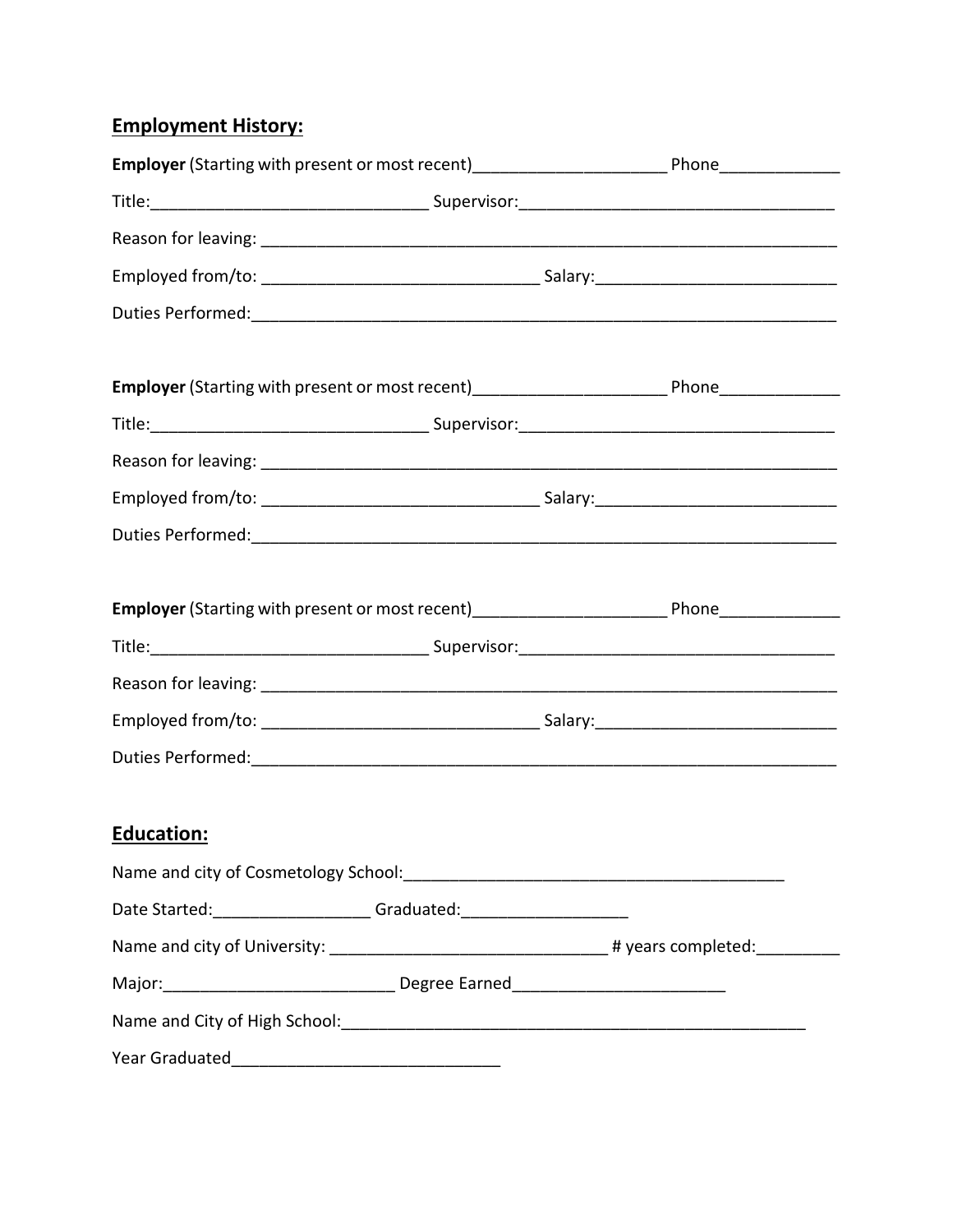Please list all advanced courses, training, educational seminars, and conferences you have attended:\_\_\_\_\_\_\_\_\_\_\_\_\_\_\_\_\_\_\_\_\_\_\_\_\_\_\_\_\_\_\_\_\_\_\_\_\_\_\_\_\_\_\_\_\_\_\_\_\_\_\_\_\_\_\_\_\_\_\_\_\_\_\_\_\_\_\_\_\_\_

\_\_\_\_\_\_\_\_\_\_\_\_\_\_\_\_\_\_\_\_\_\_\_\_\_\_\_\_\_\_\_\_\_\_\_\_\_\_\_\_\_\_\_\_\_\_\_\_\_\_\_\_\_\_\_\_\_\_\_\_\_\_\_\_\_\_\_\_\_\_\_\_\_\_\_\_\_\_ \_\_\_\_\_\_\_\_\_\_\_\_\_\_\_\_\_\_\_\_\_\_\_\_\_\_\_\_\_\_\_\_\_\_\_\_\_\_\_\_\_\_\_\_\_\_\_\_\_\_\_\_\_\_\_\_\_\_\_\_\_\_\_\_\_\_\_\_\_\_\_\_\_\_\_\_\_\_ \_\_\_\_\_\_\_\_\_\_\_\_\_\_\_\_\_\_\_\_\_\_\_\_\_\_\_\_\_\_\_\_\_\_\_\_\_\_\_\_\_\_\_\_\_\_\_\_\_\_\_\_\_\_\_\_\_\_\_\_\_\_\_\_\_\_\_\_\_\_\_\_\_\_\_\_\_\_

Please list all professional memberships that will be beneficial to your work in this position:

\_\_\_\_\_\_\_\_\_\_\_\_\_\_\_\_\_\_\_\_\_\_\_\_\_\_\_\_\_\_\_\_\_\_\_\_\_\_\_\_\_\_\_\_\_\_\_\_\_\_\_\_\_\_\_\_\_\_\_\_\_\_\_\_\_\_\_\_\_\_\_\_\_\_\_\_\_\_ \_\_\_\_\_\_\_\_\_\_\_\_\_\_\_\_\_\_\_\_\_\_\_\_\_\_\_\_\_\_\_\_\_\_\_\_\_\_\_\_\_\_\_\_\_\_\_\_\_\_\_\_\_\_\_\_\_\_\_\_\_\_\_\_\_\_\_\_\_\_\_\_\_\_\_\_\_\_ \_\_\_\_\_\_\_\_\_\_\_\_\_\_\_\_\_\_\_\_\_\_\_\_\_\_\_\_\_\_\_\_\_\_\_\_\_\_\_\_\_\_\_\_\_\_\_\_\_\_\_\_\_\_\_\_\_\_\_\_\_\_\_\_\_\_\_\_\_\_\_\_\_\_\_\_\_\_ \_\_\_\_\_\_\_\_\_\_\_\_\_\_\_\_\_\_\_\_\_\_\_\_\_\_\_\_\_\_\_\_\_\_\_\_\_\_\_\_\_\_\_\_\_\_\_\_\_\_\_\_\_\_\_\_\_\_\_\_\_\_\_\_\_\_\_\_\_\_\_\_\_\_\_\_\_\_

Tribeca Salon is an at will employer where the employee is free to resign at will at any time with or without cause. Similarly, Tribeca Salon may terminate the employment relationship at will at any time with or without cause. I certify that the answers given are true and correct to the best of my knowledge. I authorize Tribeca Salon to verify any representations made by me either oral or written concerning personal employment, financial and or other related matters as may be necessary in arriving at an employment decision. I understand that Tribeca Salon may contact individuals or organizations other than these I have provided as a reference in this process. I hereby release all employers, companies, corporations, credit bureaus, law enforcement agencies, schools or persons from any and all liability in responding to inquiries in connection to this application. In the event of employment, I understand that false or misleading information given in this application (or interviews) may result in discharge.

Name (Print):

Signature: \_\_\_\_\_\_\_\_\_\_\_\_\_\_\_\_\_\_\_\_\_\_\_\_\_\_\_\_\_\_\_\_\_\_\_\_\_\_\_\_\_\_\_\_ Date: \_\_\_\_\_\_\_\_\_\_\_\_\_\_\_\_\_\_\_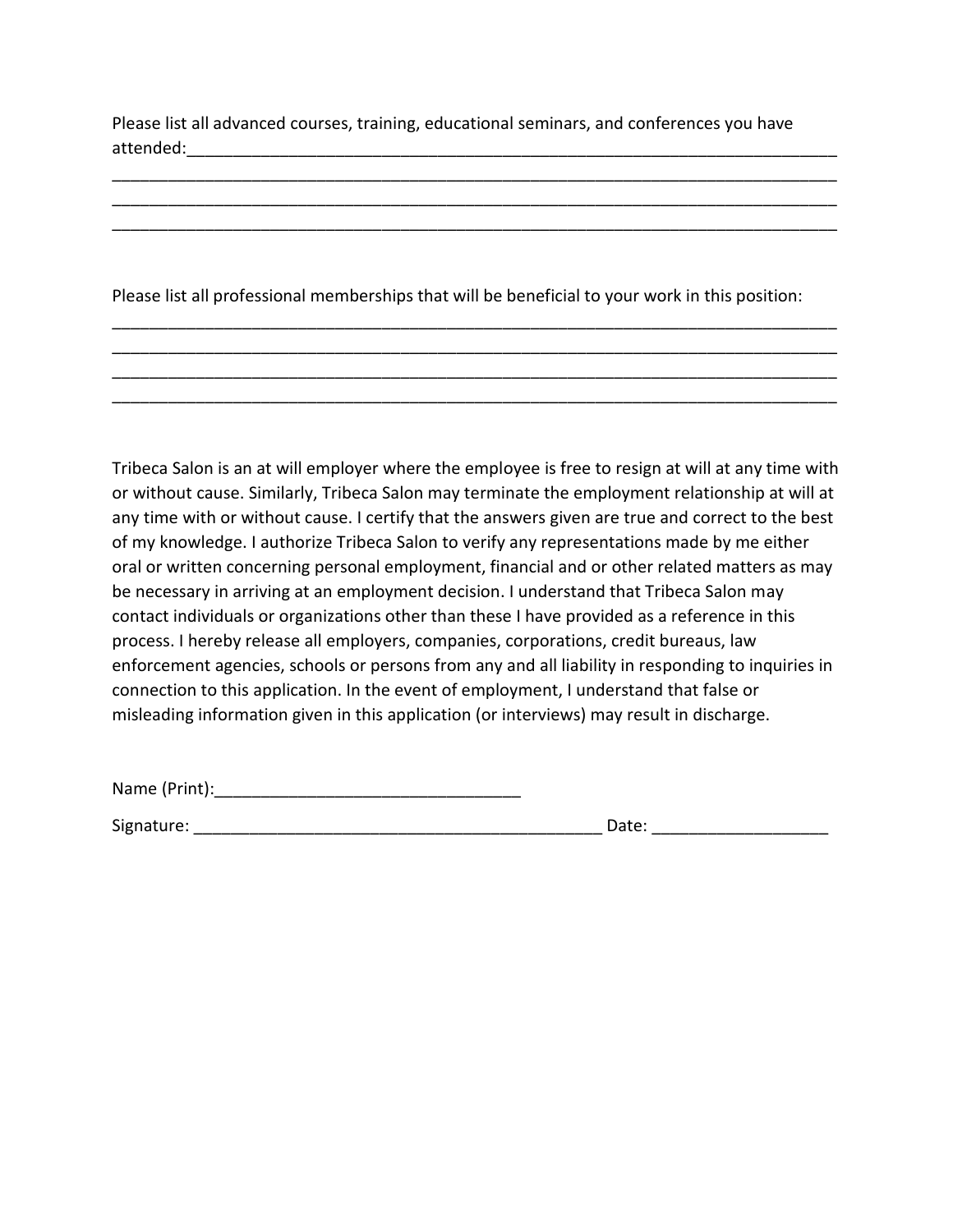## **Hair Stylist Interview Questionnaire:**

**What do you like about hair?**

**Why do you want to work at this salon in particular?**

**How do you connect with clients?**

**Have you ever dealt with a dissatisfied customer?**

**Do you have an artistic/musical background?**

**What have you done to further your education?**

**How do you keep up on style trends?**

**What is the biggest challenge for a cosmetology career?**

**How would your coworkers describe you?**